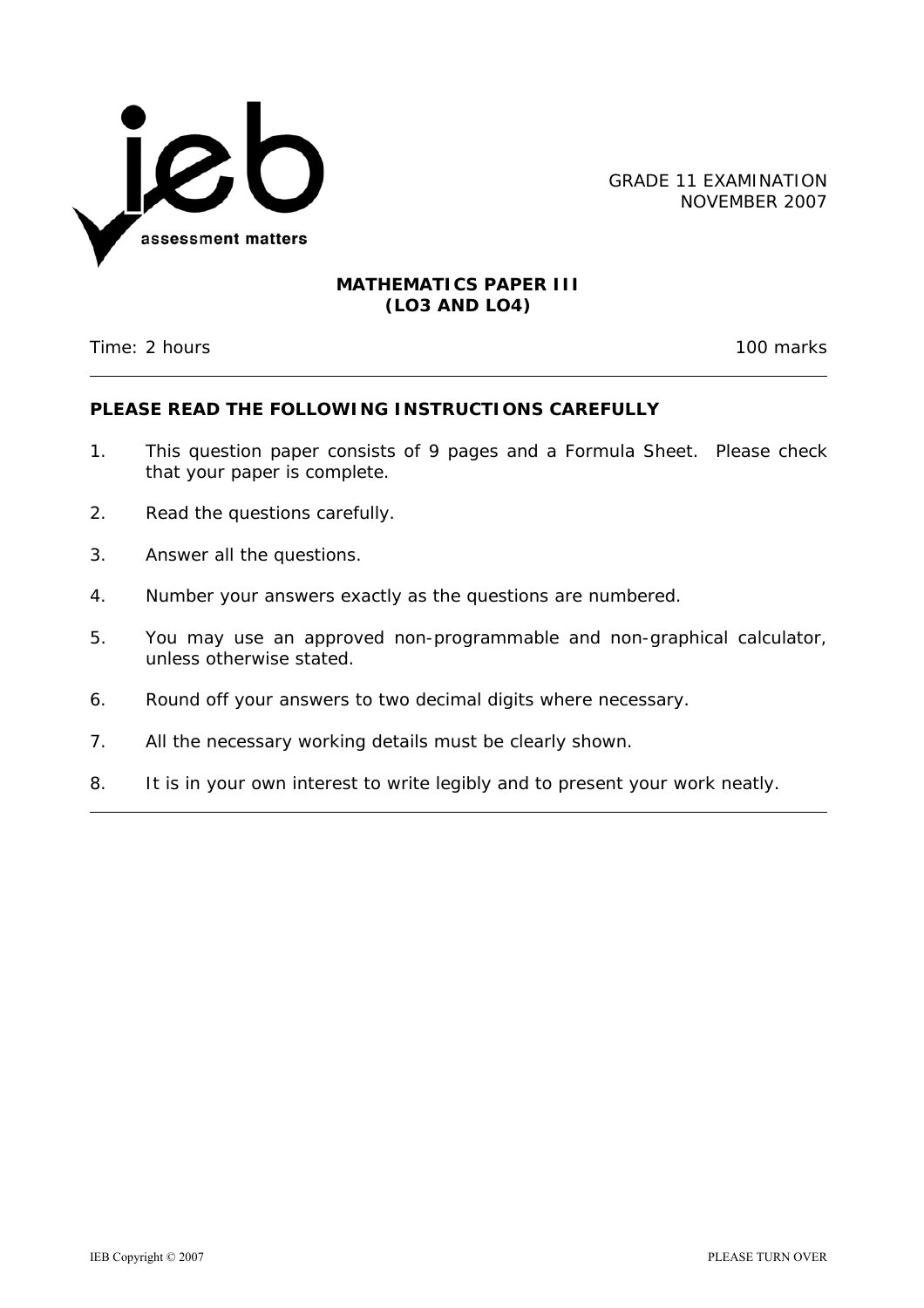#### **SECTION A**

#### **QUESTION 1**

(a) A group of 10 000 people were tested for colour-blindness and the results are shown in the table below.

|                     | <b>Male</b> | <b>Female</b> | <b>Total</b> |  |  |
|---------------------|-------------|---------------|--------------|--|--|
| <b>Colour-blind</b> | 393         | 15            | 408          |  |  |
| <b>Normal</b>       | 4 5 1 7     | 5 0 7 5       | 9 5 9 2      |  |  |
| <b>Total</b>        | 4910        | 5 0 9 0       | 10 000       |  |  |

- (1) If a person is chosen at random, what is the probability that the person is a colour-blind male? (2)
- (2) Does the evidence support the statement that colour-blindness is independent of gender? Motivate your answer. (3)
- (b) A bag contains 3 red and 2 white balls. A second bag contains 5 red and 4 white balls. A bag is chosen at random and a ball is taken from it.
	- (1) Draw a tree diagram to show all the possible outcomes. (4)
	- (2) Using your diagram, determine the possibility of the chosen ball being red. (5)

#### **QUESTION 2**

At Jabula College there are 126 pupils in Grade 11. Of these pupils 44 take AP Mathematics, 112 take Mathematics and 90 take Biology. All the pupils who take AP Mathematics also take Mathematics. 80 pupils take Mathematics and Biology and 30 pupils do AP Mathematics and Biology.

Let A represent AP Mathematics, M Mathematics and B Biology.

| (a) |     | Draw a Venn diagram to illustrate the given information.          | (8) |
|-----|-----|-------------------------------------------------------------------|-----|
| (b) |     | If a learner is chosen at random, determine:                      |     |
|     | (1) | The probability of a learner doing none of the subjects?          | (2) |
|     | (2) | The probability that a student takes Mathematics but not Biology. | (2) |
|     | (3) | The probability that a student does Mathematics or Biology?       | (2) |
|     | (4) | $P(M \cap B)$                                                     | (3) |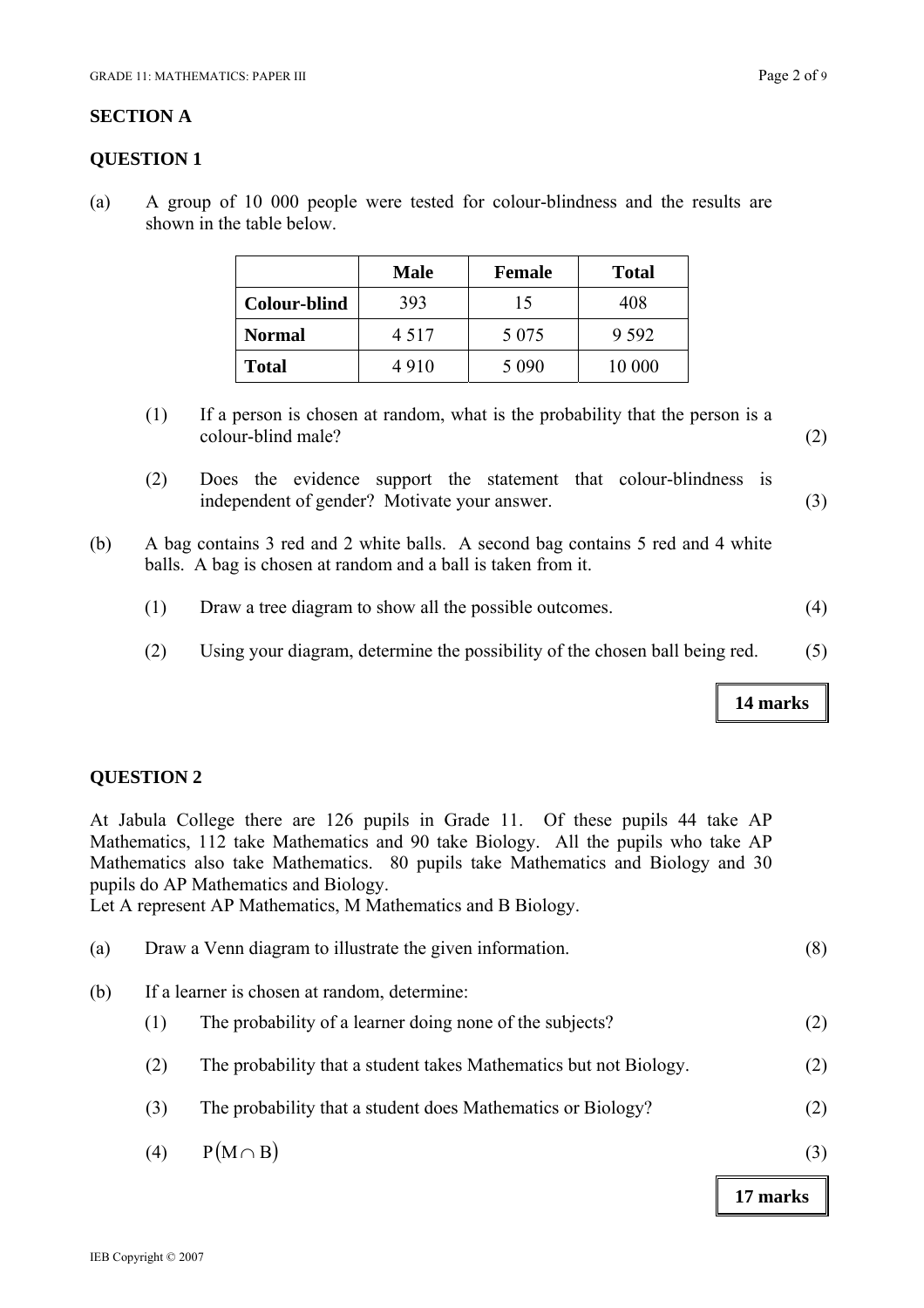Sixty Grade 8 boys and girls were asked to run 50 metres and their times were recorded.

| <b>Boys</b> | 7.4 | 7.6 | 7,8 | 7,9 | 8,0 | 8,0 | 8,1         | $8,1$   8,2                                                           | 8,3     | 8,3 | 8,5 | 8,6 | 8,8 | 8,8 |
|-------------|-----|-----|-----|-----|-----|-----|-------------|-----------------------------------------------------------------------|---------|-----|-----|-----|-----|-----|
|             |     |     | 7,9 | 8,0 | 8,0 |     | $8,1$   8,1 | $8,2$   8,2                                                           | 8,3     | 8,3 | 8,5 | 8,6 | 8,8 | 9,1 |
| Girls       | 8,1 |     | 8,3 | 8,4 |     |     |             | $8,4$   8,5   8,5   8,5   8,6                                         | 8,8 8,9 |     | 8,9 | 9,0 | 9,5 | 9,7 |
|             |     | 8,3 | 8,4 | 8,4 | 8,4 |     |             | $\mid 8.5 \mid 8.5 \mid 8.5 \mid 8.6 \mid 8.8 \mid 8.9 \mid 9.0 \mid$ |         |     |     | 9,3 | 9,7 | 9,7 |

(a) Johnny says: "All boys run faster than girls." Jill says: "Some boys run faster than girls."

Using the above data, discuss the truth of both statements. (4)

(b) Consider the data for the girls.

The girls who ran a time of 9,7 s are removed from the sample. How would this affect the following (if at all)?

- Mean
- Median
- Mode

Motivate your answers without doing Mathematical Calculations. (6)

**10 marks** 

## **QUESTION 4**

*RR Private School* has had a major problem with theft over the past two years.

They recorded the data in the table below for the first term of 2007 from 15 January up to 5 April.

|                                     | January | February | March | April |
|-------------------------------------|---------|----------|-------|-------|
| Number of Cellular<br>phones stolen | 100     | 98       | 96    | 64    |

The data was represented in a bar graph and released to the parents. Refer to **Graph I** below.

### **Graph I**

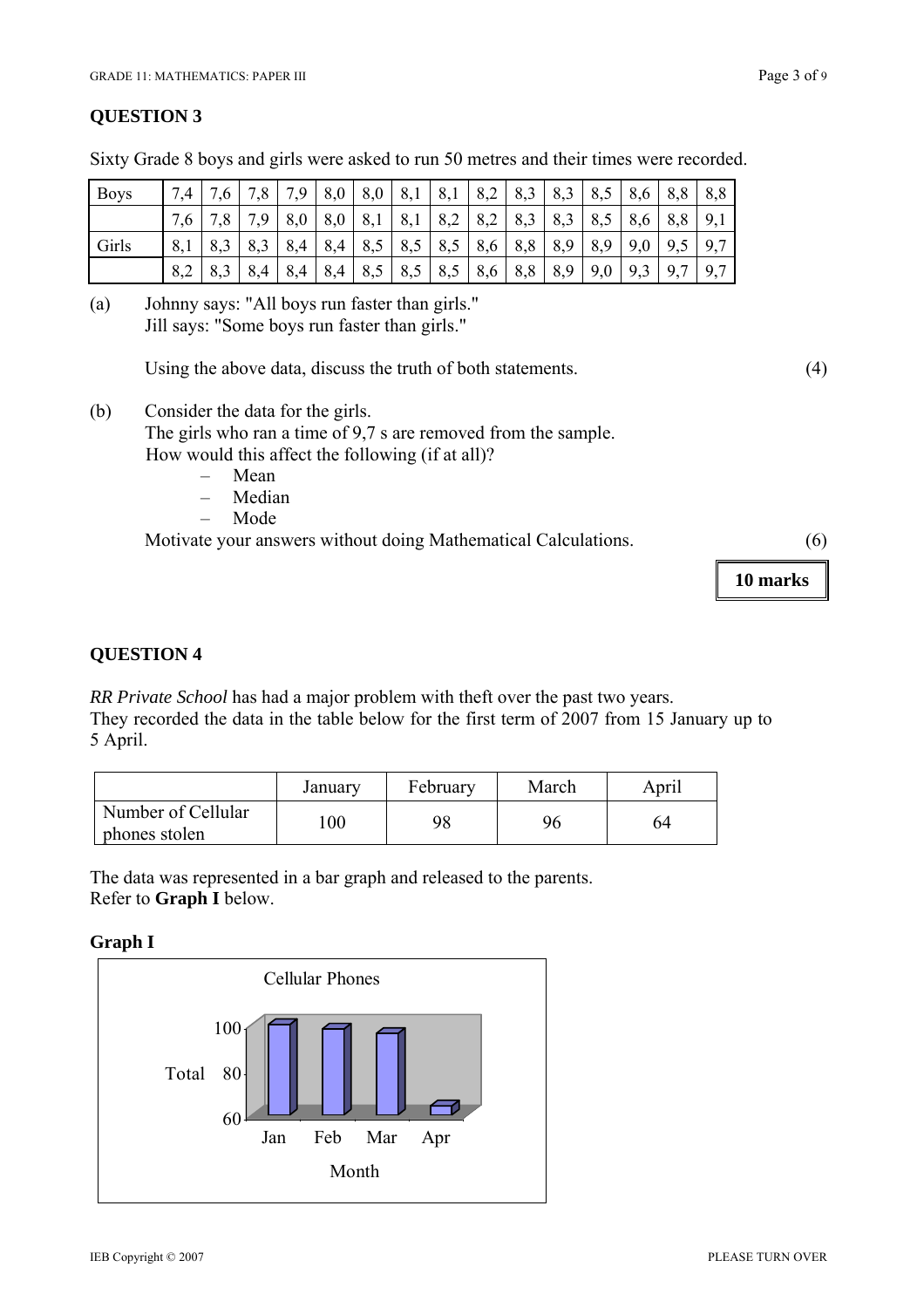The Headmaster of the School received two letters after the information was released.

Mrs A congratulated the School on their success in minimising the theft of cellular phones.

Mr B commented that the school used a very misleading time-line.

Using the information supplied comment on the validity of **both** letters. (You need to explain how Mrs A was misled and how Mr B recognised the misleading information.) (6)

**6 marks** 

#### **SECTION B**

### **QUESTION 5**

Refer to the given diagram (not drawn to scale).

For both diagrams, write down all the missing dimensions and angles and state whether they are similar or not.

#### **You need not give reasons for your answers.**

### **Diagram I**



**Diagram II** 

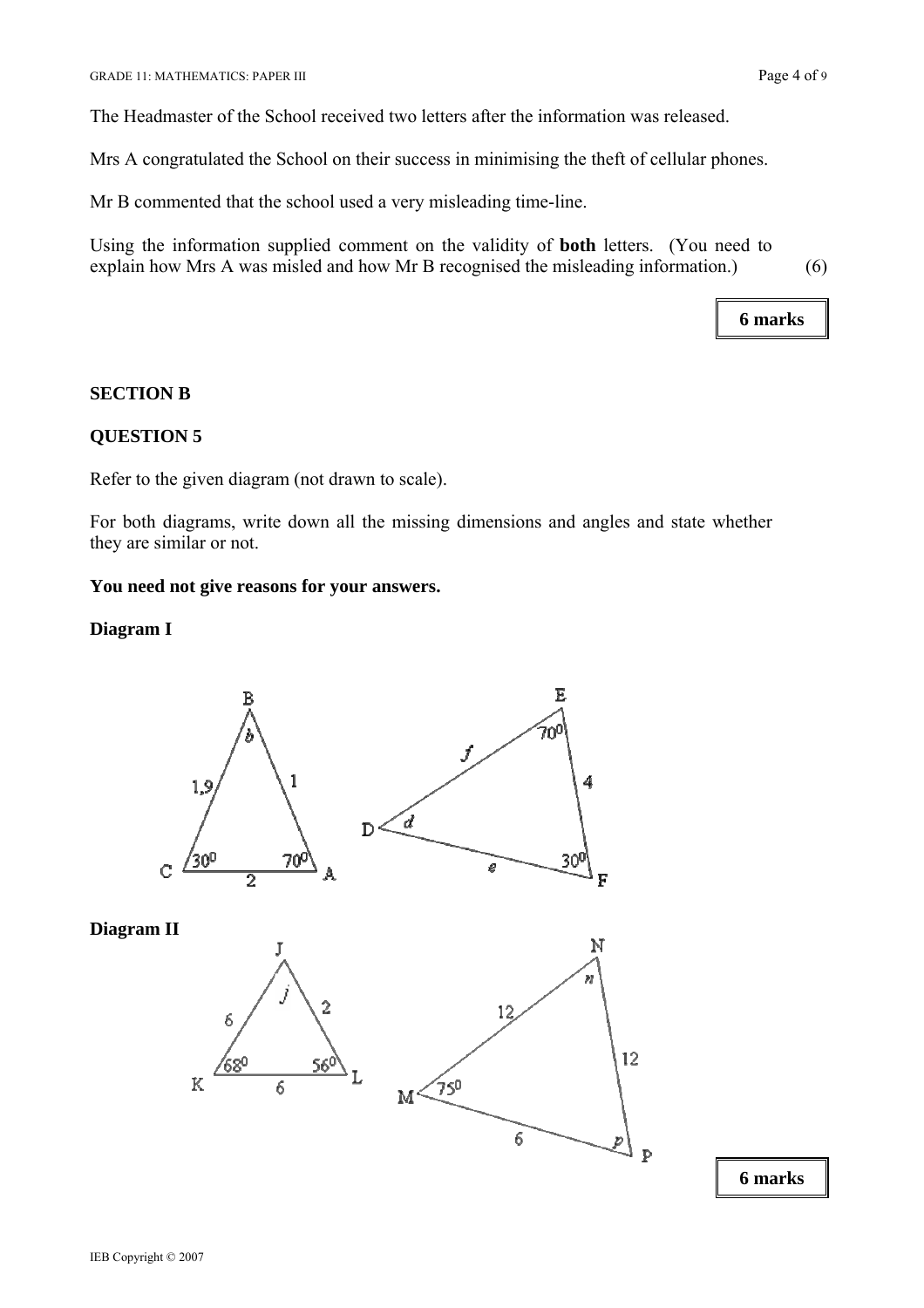In Egypt, thousands of years ago, the Egyptians used the concept of similarity to determine the heights of their pyramids. Refer to the diagram below.



A stick of known height (Height 1) was placed in the ground. The length of the shadow of the stick (Length 1) and the pyramid (Length 2) were measured. The height of the pyramid (Unknown) was determined using the formula:

 $\frac{Unknown}{Length\ 2} = \frac{Height\ 1}{Length\ 1}$ 

Refer to the diagram below. Using the same method as described above, determine the height of the building.

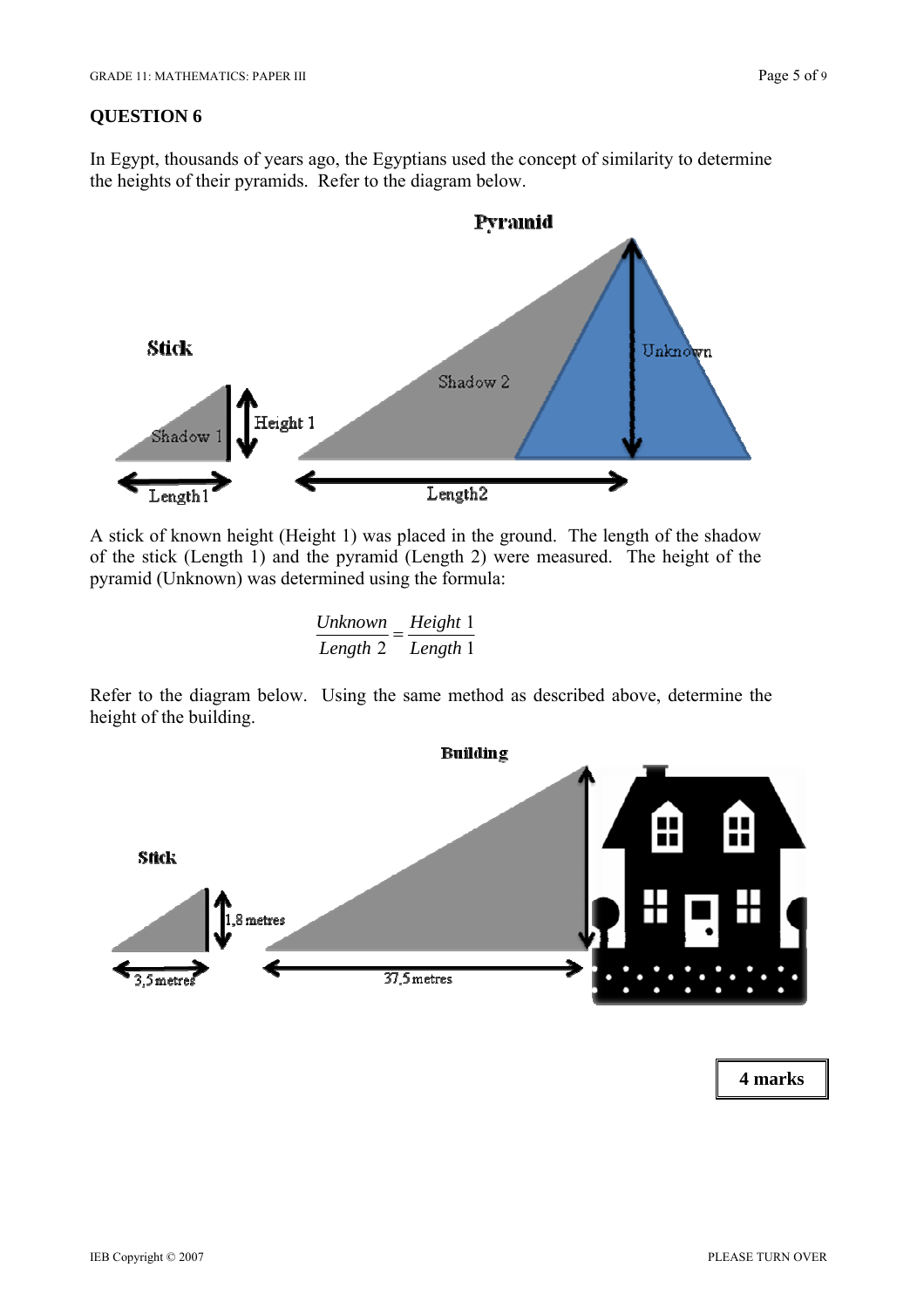(a) Refer to the figure. Given:  $NY = 46$ ,  $YZ = 36$ ,  $MZ = 24$ ,  $XM = 12$  and  $XN = NM = 8$  units.



Name two triangles and prove them similar. (4)

(b) Refer to the figure.  $PR \parallel AB$  and  $RS \parallel BC$ .



Prove that  $PS \parallel AC$ . (6)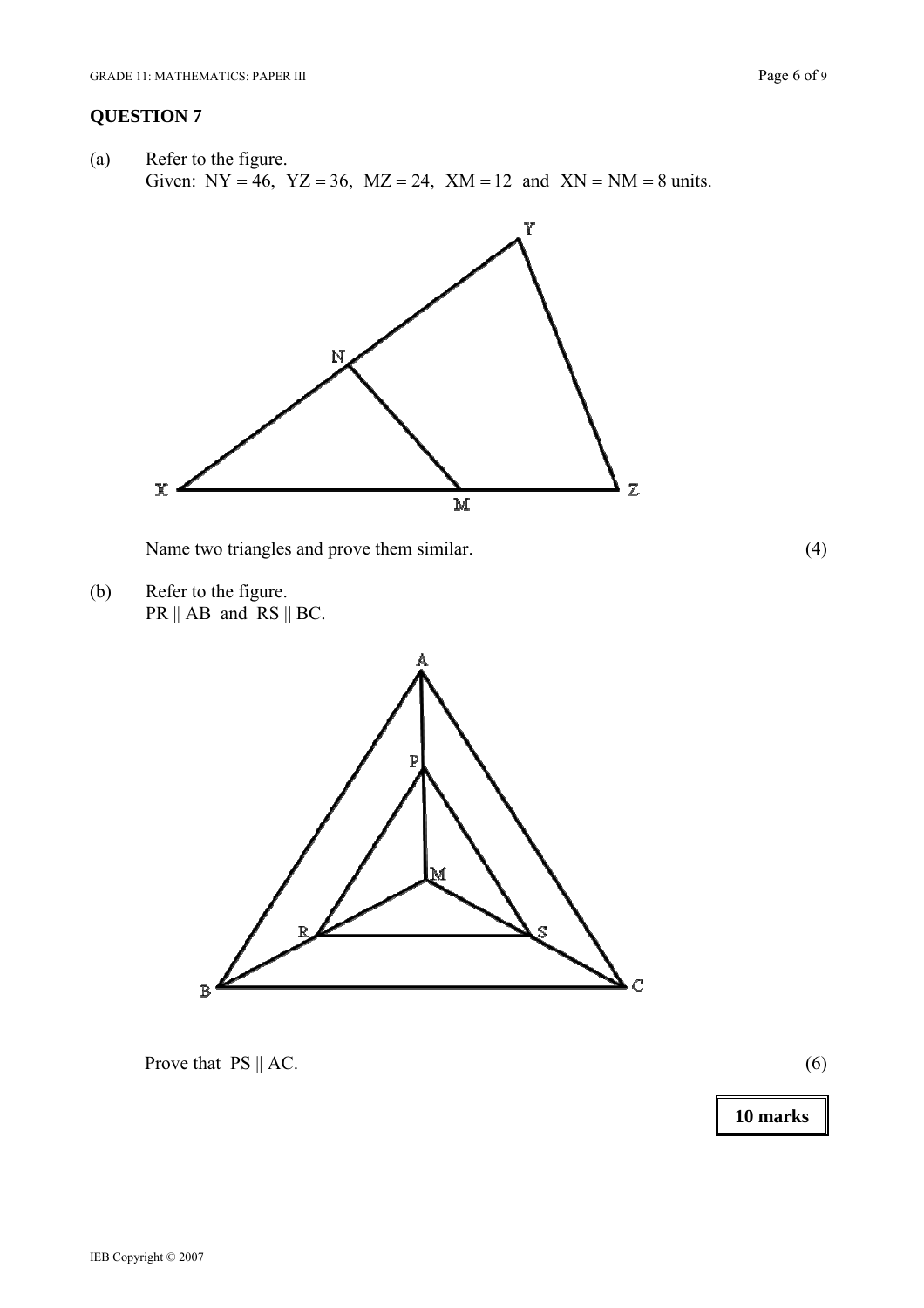Two lines BC and BA form ΔABC as shown in the diagram. A third line DM is drawn intersecting BA at M.

The coordinates of M are given as  $M(2,4; 1,2)$ .



| (a) | Write down the lengths of AD and CD.                                           |     |  |  |
|-----|--------------------------------------------------------------------------------|-----|--|--|
| (b) | Determine the lengths of AM and MB.                                            | (4) |  |  |
| (c) | Hence, determine the following ratios:<br>$\frac{\text{AM}}{\text{MB}}$<br>(i) | (1) |  |  |
|     | $\frac{AD}{DC}$<br>(ii)                                                        | (1) |  |  |
|     |                                                                                |     |  |  |

(d) What conclusion can you draw from your results in (c)(i) and (c)(ii) regarding line MD? Write down a reason to substantiate your answer. (2)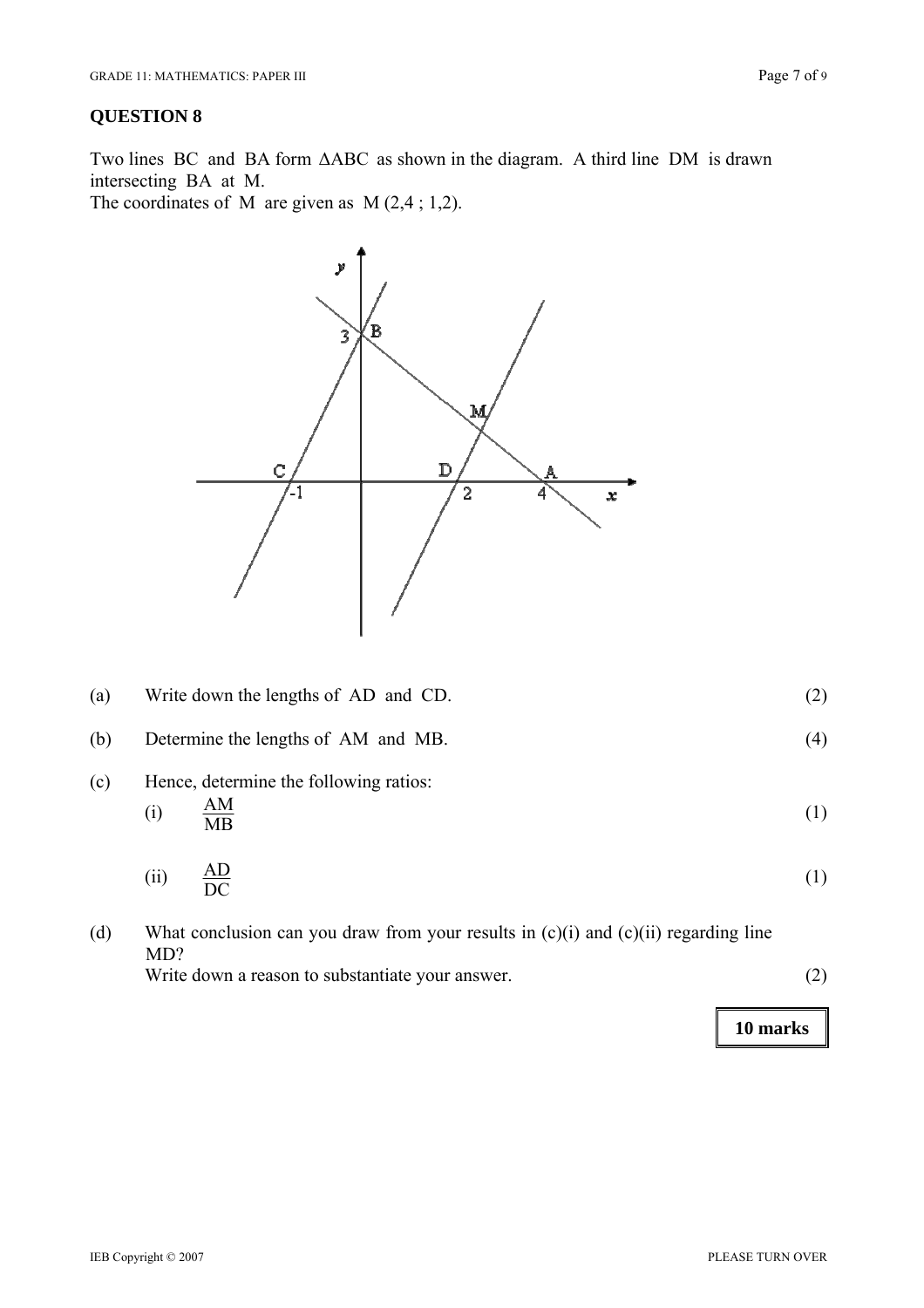Refer to the figure. FGHI is a rectangle with diagonals FH and GI drawn in. J and K are the midpoints of GH and HI respectively. JNKP is a straight line.  $FG = 6$  units and  $FI = 8$  units.



| (a) | Prove: $JK \parallel GI$ .                    | (3) |
|-----|-----------------------------------------------|-----|
| (b) | Why is $FH = 10$ units? Motivate your answer. | (2) |
| (c) | Show that $ON = 2.5$ units.                   | (3) |
| (d) | Determine the length of IP.                   | (3) |
|     |                                               |     |